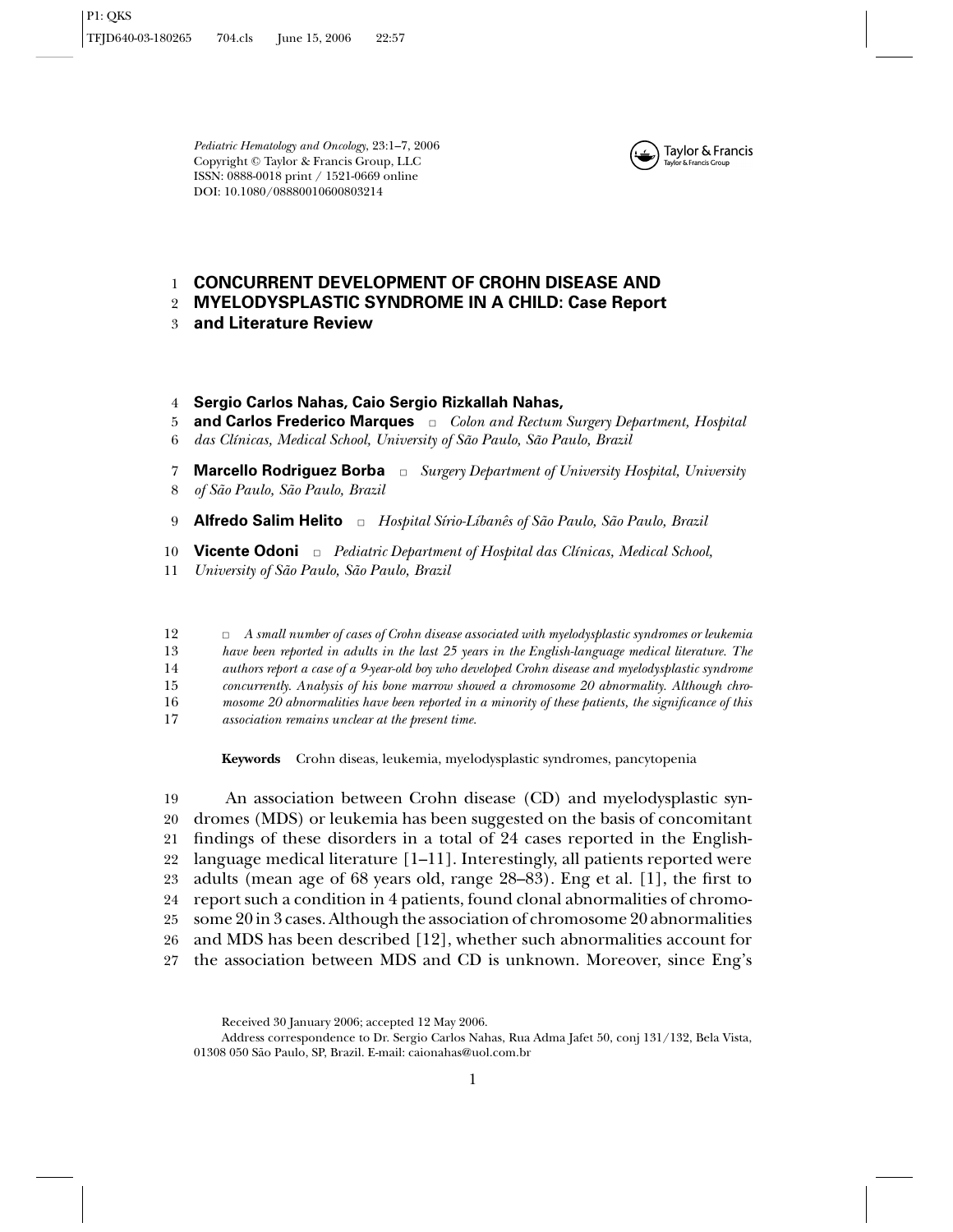publication, all subsequent reports have failed to demonstrate chromosome 28 20 abnormalities in patients with CD and MDS [2–11]. 29

Herein, we report a case of concurrent development of CD and MDS in 30 a child with a chromosome 20 abnormality. 31

### **CASE REPORT** 32

A 9-year-old boy presented with a 1-week history of high fever  $(39-40°C)$  33 associated with a 1-month history of anorexia, nausea, and intermittent dif- 34 fuse colicky abdominal pain. He had experienced episodes of diarrhea and 35 a 10% weight loss over the last month. On physical examination a right 36 lower quadrant tender mass was palpable. Laboratory data revealed normo- 37 cytic anemia (hemoglobin level,  $85 \text{ g/L}$ ; mean corpuscular volume,  $89 \text{ u}^3$ ), 38 leukopenia (leukocyte count,  $2.6 \times 10^9$ /L), and thrombocytopenia (platelet 39 count,  $110 \times 10^9$ /L). Reticulocyte count was 1.6%. Erythrocyte sedimenta- 40 count,  $110 \times 10^9$ /L). Reticulocyte count was 1.6%. Erythrocyte sedimentation rate was 90 mm/h. He had negative serology for infectious diseases, 41 negative stool cultures, and normal rheumatologic markers. 42

A colonoscopy was performed because of a clinical suspicion for inflam- 43 matory bowel disease and revealed segmental aphthous ulcerations and lon- 44 gitudinal fissures throughout the cecum and terminal ileum with typical 45 histopathologic features of CD. Prednisolone  $(1 \text{ mg/kg/day})$  and 5-ASA 46  $(1 \text{ g/day})$  were started. With a worsening clinical examination and radio- 47 graphic evidence of pneumatosis, he was taken to the operating room for 48 a right colectomy. Histological examination of the specimen confirmed the 49 diagnosis of CD. Postoperatively, the patient continued to be febrile and was 50 pancytopenic with normal folate and vitamin  $B_{12}$  serum levels. He required 51 blood transfusions for his anemia. Fanconi's anemia was ruled out by a neg- 52 ative diepoxybutane (DEB) test. Hemoglobin electrophoresis showed an in- 53 creased fetal hemoglobin (5.6%). Bone marrow aspiration at 2 weeks after 54 initiation of steroids and 5-ASA revealed trilineage dysplasia with a moderate 55 hypocellularity, and 2% blasts. A peripheral blood smear showed no blasts 56 at that time. Cytogenetic analysis of the bone marrow revealed chromosome 57 20 abnormalities (monosomy), chromosome 1 derivative duplication, and 58 chromosome 8 trisomy in 8 of a total of 9 cells analyzed. These abnormalities 59 were confirmed by fluorescence in situ hybridization (FISH). The patient 60 had significant improvement of trilineage cell counts after administration of 61 granulocyte-colony stimulating factor (G-CSF)  $(5 \mu g/kg)$  daily for 2 weeks 62 and was discharged in satisfactory condition. 63

Over the next 2 years, G-CSF treatments were given at 6, 12, and 18 64 months for recurrent pancytopenia. Bone marrow biopsy prior to starting 65 each additional G-CSF treatment showed dyshematopoietic abnormalities 66 similar to the first bone marrow examination but with 3, 3, and 17% blasts, 67 respectively. In addition to increased bone marrow blasts, the peripheral 68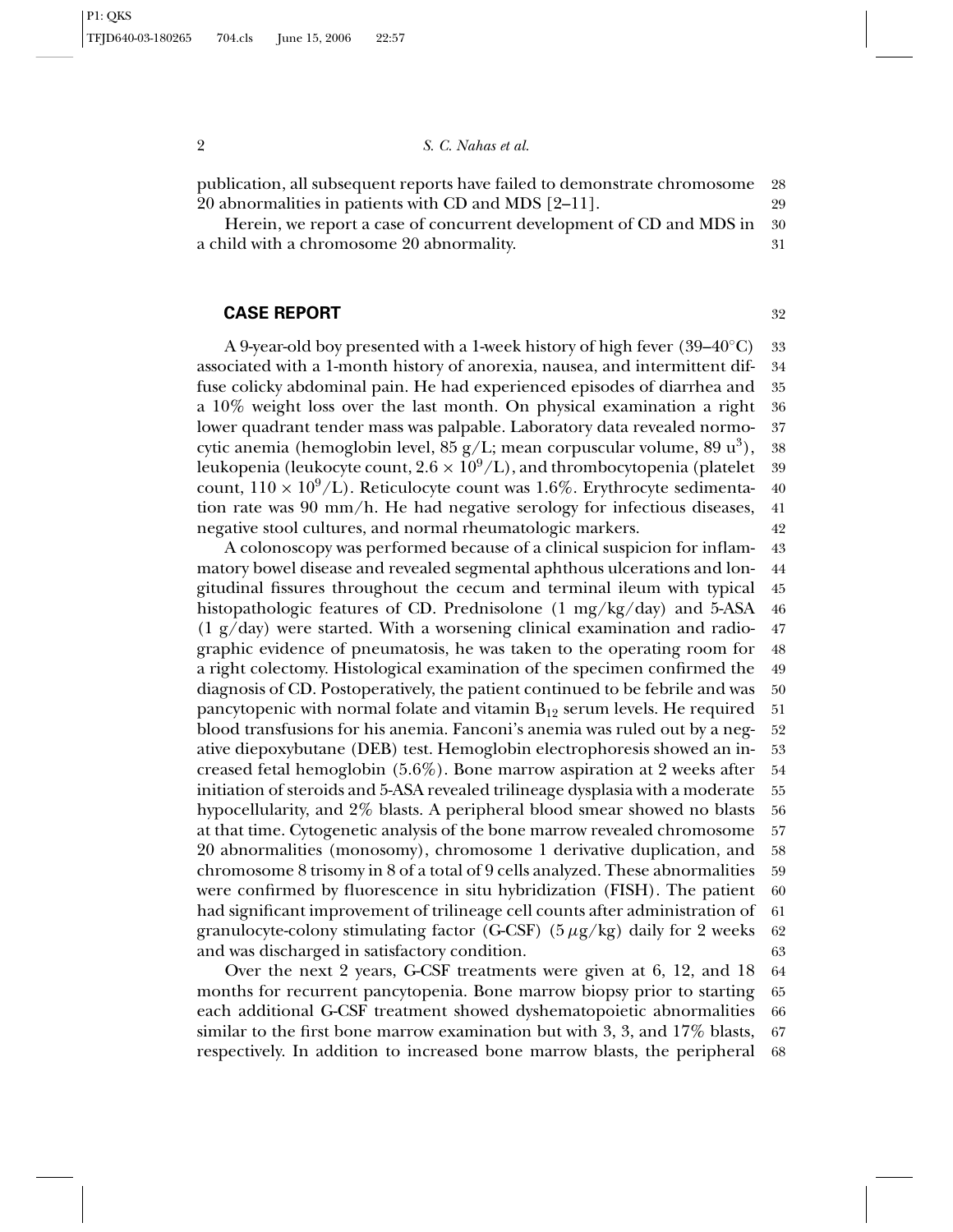# *Crohn Disease and Myelodysplastic Syndrome* 3

 blood smear showed 7% blasts, suggestive of a diagnosis of refractory ane- mia with excess blasts in transformation (RAEB-2). At 22 months the pa- tient progressed to an acute myeloid leukemia, requiring treatment with chlorodeoxyadenosine and citarabine (one cycle). A bone marrow aspira- tion performed 2 weeks after completion of treatment showed complete re- mission. As of this manuscript (at 24 months follow-up), the patient's disease remains in remission.

# **DISCUSSION**

 MDS is a bone marrow stem-cell disorder characterized primarily by pe- ripheral cytopenias and hypocellular dysplastic bone marrow, although oc- casionally it can be found to be associated with hypercellular or normocel- lular bone marrow. Based on the French–American–British (FAB) classifica- tion [13], MDS includes refractory anemia (type I), refractory anemia with ringed sideroblasts (type II), chronic myelomonocytic leukemia (type III), refractory anemia with excess blasts (type IV), and refractory anemia with excess blasts in transformation (type V). More recently, the classification of the myeloid neoplasms had been refined by the World Health Organization (WHO)[14], utilizing not only morphologic findings but also all available information, including genetic, immunophenotypic, biologic, and clinical features, to define specific disease entities. Because of the lack of specific data in the previous literature reports, we find it necessary to use the origi- nal FAB classification. We have included in Table 1, however, our suggested categorization of these case reports according to the WHO classification.

 A total of 21 cases of CD associated with one of five different types of MDS described above have been reported in the indexed English-language medical literature [1–9]. In addition, 3 cases of CD in association with other leukemias apart from the FAB classification have been reported [10, 11].

 A pathophysiologic link between CD and MDS has been suggested on the basis of a common immunologic impairment. It is unknown whether underlying immunologic alterations account for the development of these diseases or whether the additional immunosuppressive status caused by one disease predisposes to the development of the other. In 1992, Eng et al. [1] were the first to find chromosome 20 abnormalities in the bone marrow cells of 3 of the 4 patients with coexistent MDS and CD. Unlike the frequent occurrence of clonal chromosomal abnormalities in the bone marrow cells of patients with MDS, karyotypic abnormalities in intestinal cells have not been seen in patients with CD. The chromosome 20 abnormality is described in 5% of primary MDS in the elderly population [15]. However, since Eng's publication, all other reports of patients with coexisting CD and MSD or CD and leukemia have failed to report that abnormality (except ours) (see Table 1) [2–11].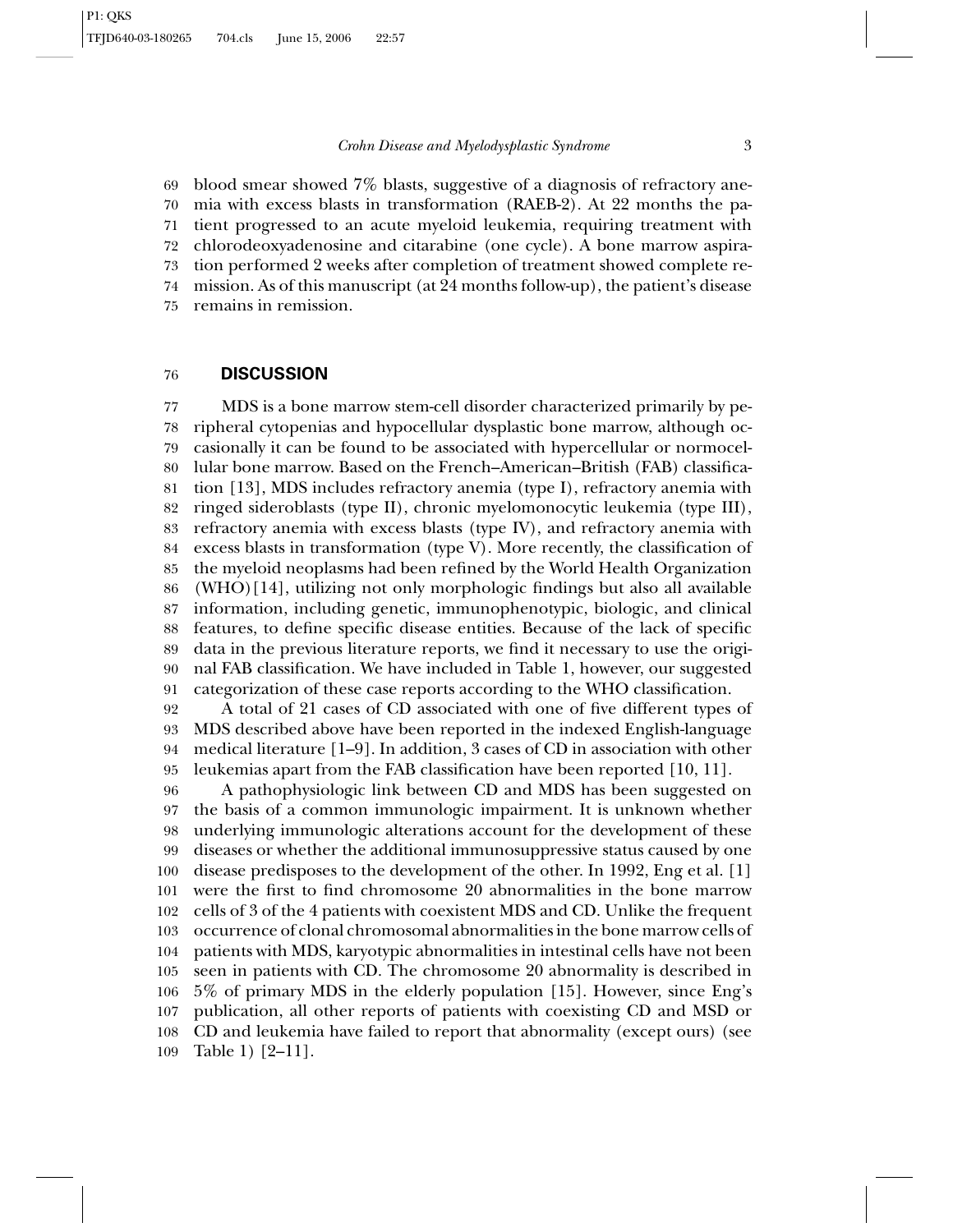|                | トマロ                              |
|----------------|----------------------------------|
|                | $\overline{a}$<br>$\overline{a}$ |
|                | į                                |
| $\overline{4}$ |                                  |

| Ref.<br>z                                   | Gender<br>Age at             | diagnosis First diagnosis classification) classification | leukemia FAB<br>MDS or<br>Type of | Suggested<br><b>NHO</b> | Chromosome 20<br>abnormality   | Location of CD | conditions<br>Associated    | CD treatment    | MDS specific<br>treatment |
|---------------------------------------------|------------------------------|----------------------------------------------------------|-----------------------------------|-------------------------|--------------------------------|----------------|-----------------------------|-----------------|---------------------------|
| 1 Engetal. [1                               | $\rm F/83$                   |                                                          |                                   | <b>RARS</b>             | Ýes                            | Colon          | None                        | 5-ASA           | Not reported              |
| Eng et al. [1<br>$\sim$                     | $\rm F/78$                   |                                                          |                                   | <b>RARS</b>             | Yes                            | Ileum, colon   | None                        | 5-ASA           | Not reported              |
| 3 Eng et al.                                | M/56                         |                                                          |                                   | RA                      | $\tilde{z}$                    | Colon          | None                        | Steroids        | Not reported              |
| 4 Eng et al. [1]                            | $\mathrm{F}/70$              | <b>NIDS</b>                                              |                                   | <b>RARS</b>             | Yes                            | Colon          | None                        | Steroids        | Not reported              |
| 5 Yoshida et al. [2]                        | $\rm M/67$                   | Simultaneous                                             |                                   | RA                      | $\frac{1}{2}$                  | <b>Ileum</b>   | Pyoderma                    | Steroids        | No specific therapy       |
| 6 Sahay et al. [3]                          | M/71                         | Simultaneous IV                                          |                                   | RAEB-I                  | Not done                       | Colon          | gangrenous<br>Pyoderma      | Steroids/5-ASA  | No specific therapy       |
| 7 Sahay et al. [3]                          | M/66                         | 8                                                        |                                   | RA                      | $\frac{1}{2}$                  | Colon          | Immunocomplex<br>gangrenous | Steroids/5-ASA  | No specific therapy       |
|                                             |                              |                                                          |                                   |                         |                                |                | lonephritis<br>glomeru-     |                 |                           |
| 8 Castellote et al.                         | $\rm M/82$                   | 8                                                        | ᄇ                                 | <b>RARS</b>             | Not done                       | Colon          | None                        | Steroids        | No specific therapy       |
| 9 Boberg et al. [5]                         | M/70                         | 8                                                        |                                   | RA                      | $\frac{1}{2}$                  | Colon          | None                        | Steroids        | No specific therapy       |
| 10 Bosch et al. [6]                         | $_{\rm M/82}^{\rm M/82}$     | Simultaneous                                             |                                   | RAEB-2                  | $\tilde{z}$                    | Ileum, colon   | None                        | Steroids/5-ASA  | No specific therapy       |
| 11 Bosch et al. [6]                         |                              | Simultaneous                                             | $\geq$                            | RAEB-1                  | $\tilde{z}$                    | lleum, colon   | None                        | Steroids/5-ASA  | No specific therapy       |
| 12 Bosch et al. [6]<br>13 Hebbar et al. [7] | $\rm F/73$ M/52              | Simultaneous                                             | $\geq$                            | RAEB-1                  | $\stackrel{\circ}{\mathsf{Z}}$ | <b>Ileum</b>   | None                        | Steroids/5-ASA  | No specific therapy       |
|                                             |                              | Simultaneous                                             |                                   | RA                      | $\stackrel{\circ}{\mathsf{Z}}$ | <b>Ileum</b>   | None                        | Steroids        | No specific therapy       |
| 14 Hebbar et al. [7]                        | $\frac{\mathrm{F}}{39}$ M/62 | Simultaneous                                             |                                   | RA                      | $\tilde{z}$                    | <b>Ileum</b>   | None                        | Steroids/5-ASA  | Danazol                   |
| [5 Hebbar et al.]                           |                              | $\theta$                                                 |                                   | RA                      | $\tilde{z}$                    | <b>Ileum</b>   | None                        | Steroids/5-ASA  | No specific therapy       |
| 16 Hebbar et al. [7]                        | $\rm F/75$                   | Simultaneous                                             |                                   | <b>RARS</b>             | Not done                       | Colon, anus    | None                        | Steroids        | No specific therapy       |
| 17 Hebbar et al.                            | M/61                         | Simultaneous                                             | $\square$                         | RAEB-1                  | Not done                       | Colon, rectum  | None                        | 5-ASA           | Danazol                   |
| [7] B Hebbar et al. [7]                     | $\mathrm{F}/80$              | $\Theta$                                                 | $\triangleright$                  | RAEB-2                  | Not done                       | Colon, anus    | None                        | Steroids        | Etoposide                 |
| [9 Halme et al. [7]                         | $\rm F/48$                   | 8                                                        | $\geq$                            | RAEB-1                  | $\overline{\mathbf{z}}$        | fleum, colon   | None                        | Steroids/5-ASA/ | Daunorubicin,             |
|                                             |                              |                                                          |                                   |                         |                                |                |                             | $s$ urgery      | cytosine                  |
|                                             |                              |                                                          |                                   |                         |                                |                |                             |                 | arabinoside,              |
|                                             |                              |                                                          |                                   |                         |                                |                |                             |                 | thioguanine               |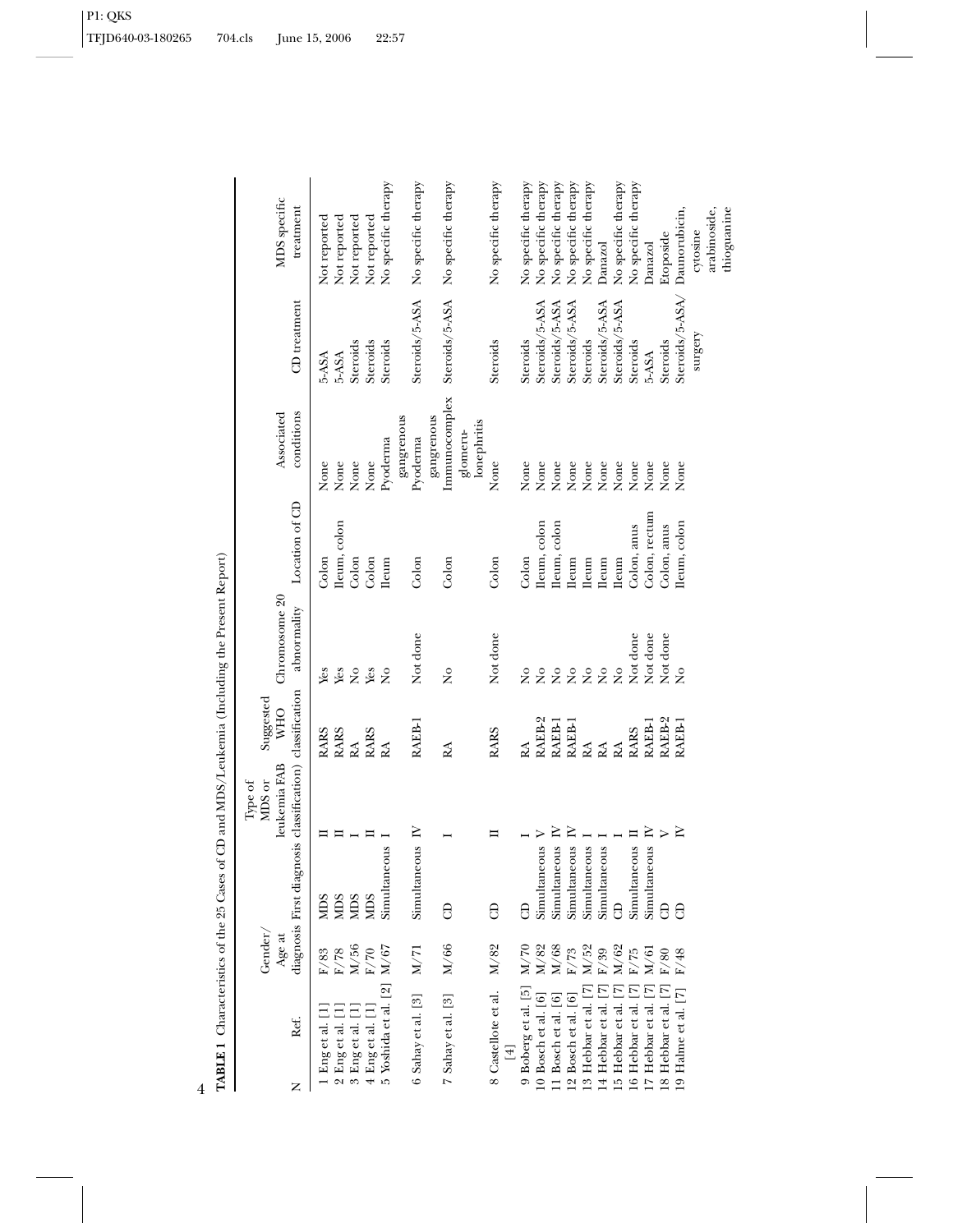|    | 20 Halme et al. [8]                    | F/65 | ₿                 | $\geq$         |            |                         | RAEB-1 Not done Ileum, colon, | None | Surgery, 5-ASA  | Etoposide,                     |
|----|----------------------------------------|------|-------------------|----------------|------------|-------------------------|-------------------------------|------|-----------------|--------------------------------|
|    |                                        |      |                   |                |            |                         | rectum                        |      |                 | mercaptopurine,                |
|    |                                        |      |                   |                |            |                         |                               |      |                 | methotrexate                   |
|    | 21 Tani et al. [9]                     |      | M/28 Simultaneous |                | RAEB-2     | $\overline{\mathsf{R}}$ | Ileum, colon                  | None | 5-ASA/surgery   | Mercaptopurine,<br>daunomycin, |
|    |                                        |      |                   |                |            |                         |                               |      |                 | behenoyl ara C                 |
|    | 22 Mir Madjlessi                       | F/71 | $\theta$          | CGL            | CML        |                         | Not done Ileum, colon         | None | Surgery, SAS    | Vincristine,                   |
|    | $et$ al. $\left[10\right]$             |      |                   |                |            |                         |                               |      |                 | mercaptopurine,                |
|    |                                        |      |                   |                |            |                         |                               |      |                 | hydroxyurea,                   |
|    |                                        |      |                   |                |            |                         |                               |      |                 | steroid                        |
| 23 | Mir Madjlessi                          | M/58 | $\Theta$          | TTTD<br>T      | CML        |                         | Not done Ileum, colon,        | None | Surgery         | Hydroxyurea                    |
|    | ${\it et\ al.\ }$ [10]                 |      |                   |                |            |                         | rectum, anus                  |      |                 |                                |
| 24 | Pomeroy et al.                         | F/76 | 8                 | $\overline{M}$ | CML        | ž                       | <b>lleum</b>                  | None | Steroids/5-ASA/ | Etoposide                      |
|    | $\begin{bmatrix} 1 \\ 1 \end{bmatrix}$ |      |                   |                |            |                         |                               |      | surgery         |                                |
| 25 | Present case                           | 6/N  | Simultaneous      |                | RAEB-2 Yes |                         | Ileum, colon                  | None | Steroids/5-ASA/ | G-CSF                          |
|    |                                        |      |                   |                |            |                         |                               |      | surgery         |                                |
|    |                                        |      |                   |                |            |                         |                               |      |                 |                                |

Note. 5-ASA, 5-aminosalicylic acid; CGL, chronic granulocytic leukemia; CLLT, chronic lymphocytic leukemia; thrombocythemia; CML, chronic myelomonocytic leukemia. *Note.* 5-ASA, 5-aminosalicylic acid; CGL, chronic granulocytic leukemia; CLLT, chronic lymphocytic leukemia; thrombocythemia; CML, chronic myelomonocytic leukemia.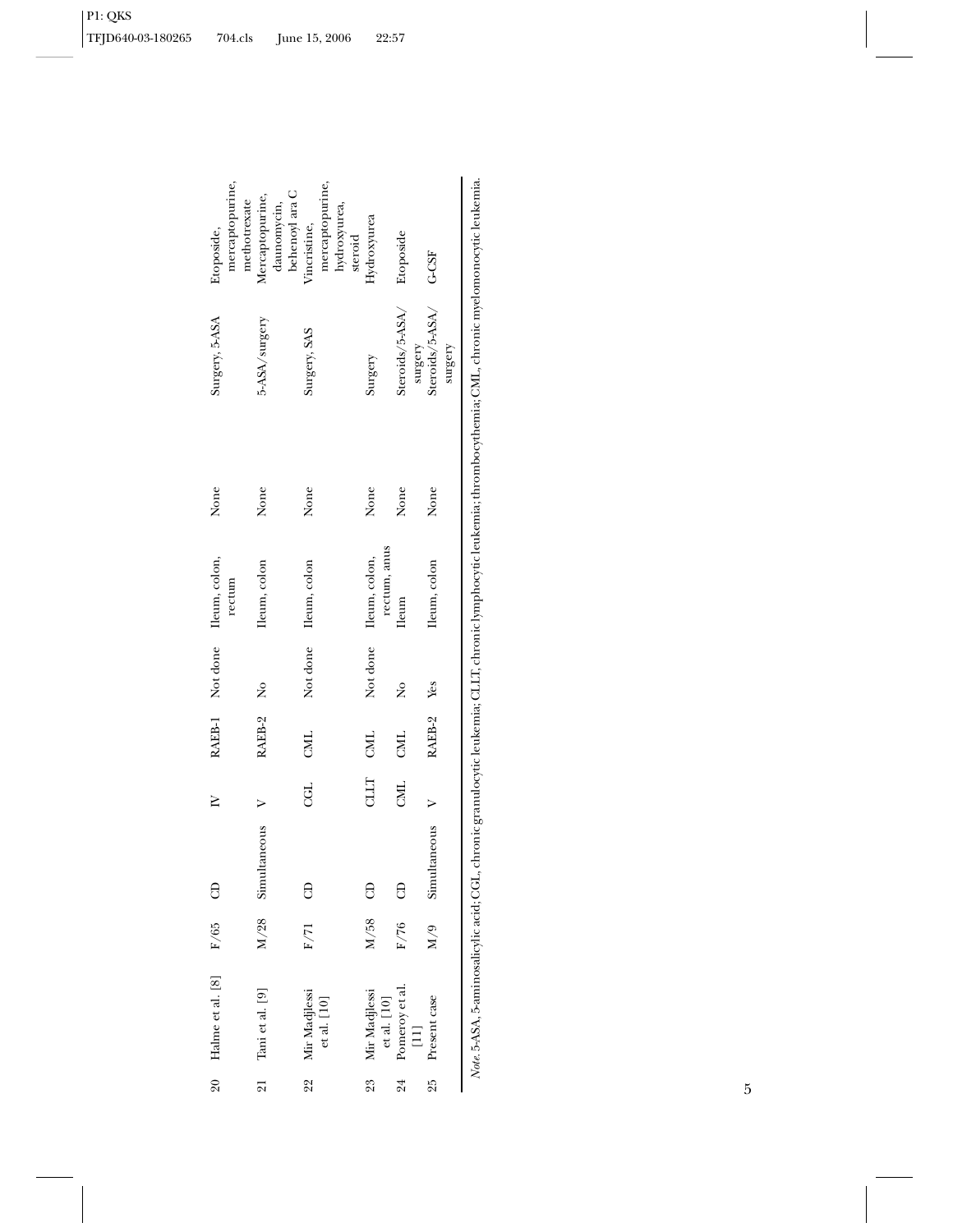# 6 *S. C. Nahas et al.*

MDS usually develop in patients over 60 years of age. CD is typically 110 diagnosed in younger persons, with a suggested second peak after 60 years. 111 In this case, curiously, both conditions were present in a 9-year-old boy, while 112 all other reported cases of coexistence of both conditions involved older 113 patients (mean age 68 years; range 28–83). Gumruk et al. [16] described one 114 case of pyoderma gangrenosum in a 11-month-old girl with MDS who had 115 a normal cytogenetic study of her bone marrow and did not have intestinal 116 abnormalities. 117

Regarding the temporal relationship between presentation of 118 MDS/leukemia and CD, these disorders were simultaneously diagnosed 119 in 10 other patients in addition to ours (cases 5, 6, 10–14, 16, 17, 21, 25) 120 [2, 3, 6, 7, 9]. CD clearly antedated (at least one year) MDS/leukemia 121 in 10 patients (cases 7–9, 15, 18–20, 22–24) [3–5, 7, 8, 11, 17], whereas 122 MDS antedated those of CD in the remaining 4 patients (1–4) [1]. All 24 123 previous cases reported had CD involvement of either colon and/or ileum. 124 As for the treatment of CD, most patients received steroids and/or 5-ASA. 125 Although cases of acute leukemia have been described in patients receiving 126 immunosuppressives with or without corticosteroids, acute leukemia as a 127 direct effect of either 5-ASA or prednisone has not been documented. 128

In the majority of cases, CD was clinically managed. Four patients re- 129 quired an operation because of failure of medical treatment (cases 19–23). 130 Specific therapy for MDS/leukemia varied among the 20 patients for whom 131 that kind of information was reported. Eleven patients received no specific 132 therapy. However, 4 patients with MDS (2 with FAB type IV, and 2 with FAB 133 type V), and 3 with non-FAB leukemia required antineoplastic medications. 134 Two other patients received synthetic testosterone (Danazol) (Table 1). 135

Due to the fact that most of these disorders affect mainly the elderly, 136 aggressive treatment is difficult in most cases, leaving only expectant ther- 137 apy with supportive measures. In the present report, despite progression to 138 myeloid leukemia, the young age of onset may have contributed to a good 139 initial response to the chemotherapeutic agents. However, the relative short 140 follow-up period after treatment of myeloid leukemia does not allow us to 141 make further statements regarding outcome. 142

In conclusion, although the coexistence of MDS and CD has been ex- 143 clusively reported in adults and elderly, the diagnosis of MDS should also be 144 considered in children with CD and persistent peripheral cytopenia. The sig- 145 nificance of an association between chromosome 20 abnormalities with the 146 development of concomitant conditions (MDS and CD) remains unclear. 147

#### **REFERENCES** 148

[1] Eng C, Farraye FA, Shulman LN, et al. The association between the myelodysplastic syndromes and 149 Crohn disease. *Ann Intern Med*. 1992;117:661–662. 150